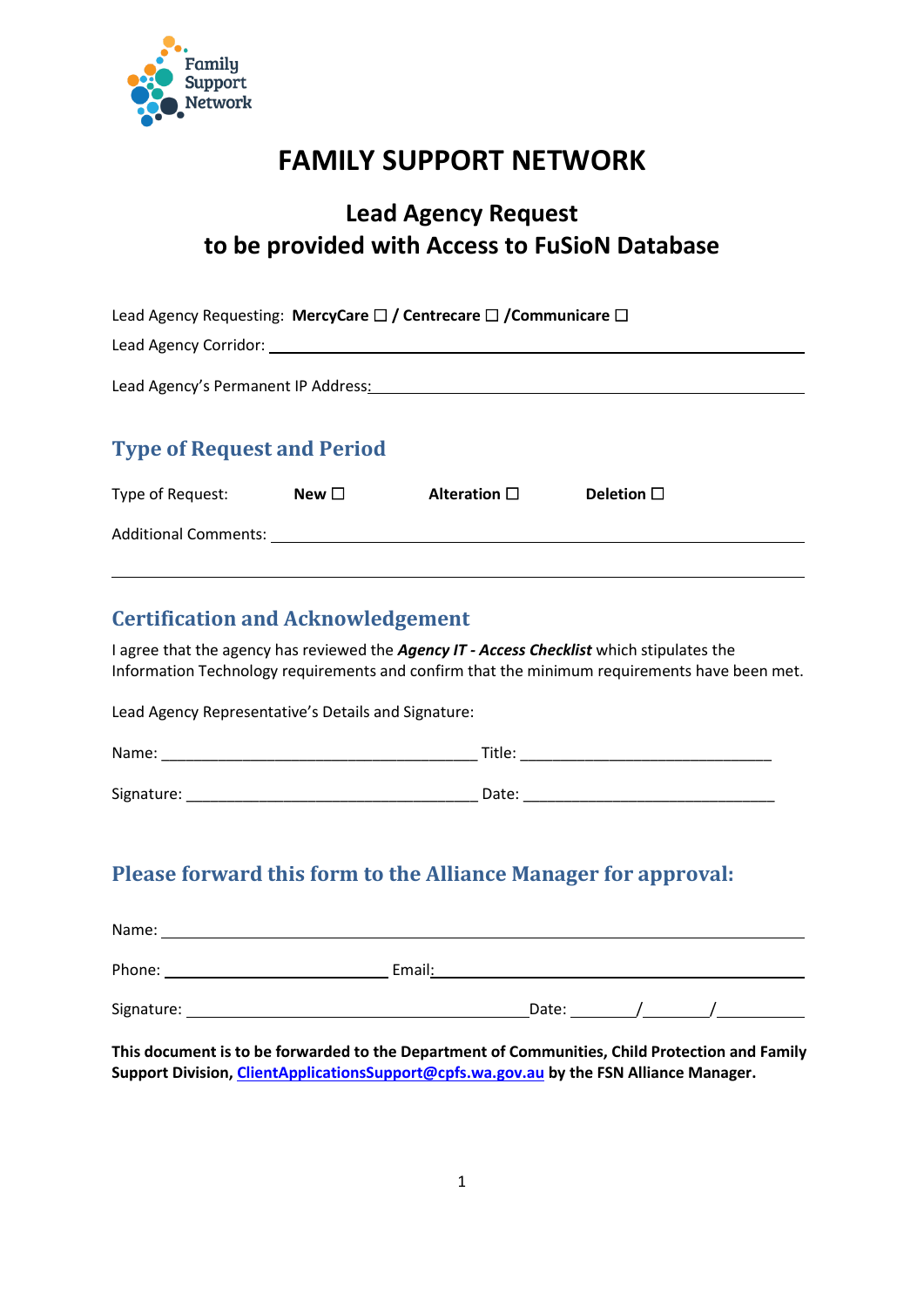

# **FAMILY SUPPORT NETWORK**

# **Lead Agency IT - Access Check list**

#### **Audience**

This document is targeted at IT people who support agencies with staff needing to access the Family Support Network (FuSioN) database system.

#### **Overview**

The Family Support Network has a central system to manage assessment, referrals and ongoing case management between the common entry point team and member agencies of the Family Support Network.

#### **Assumptions**

The primary assumption is that staff using the system are in an office using PCs with internet access. The Internet service has a permanent IP address. The IP address will be used to secure access to the system.

The agency has IT support available to deal with any problems relating to the use of PCs and access to the internet. The agency's IT Support will be the first point of call in the event of a problem.

#### **Checklist**

This checklist should be used for agency locations joining the network or changing location:

| The office access to the internet is using a shared service with a Permanent IP Address. |
|------------------------------------------------------------------------------------------|
|                                                                                          |
| Permanent IP address to be sent to the Lead Agency who will then arrange for access to   |
| the database.                                                                            |
|                                                                                          |
| A supported version of Microsoft Windows operating system                                |
| Internet Explorer 11 or Google Chrome version 69 (and above).                            |
| Language settings must be set to Australia English.                                      |
|                                                                                          |
| Note: Microsoft Edge version 42 (or above) can be used but Internet Explorer and         |
| Google Chrome the preferred                                                              |
| Highest level of wireless security available, if applicable                              |
|                                                                                          |
| Documents will be available from the system, to access these, minimum software           |
| requirements of the following are recommended:                                           |
|                                                                                          |
| Microsoft Office 2013; and<br>٠                                                          |
| Minimum of ADOBE Acrobat reader version 9 or later for PDF documents.<br>$\bullet$       |
|                                                                                          |
| People using the system have been advised on security.                                   |
|                                                                                          |